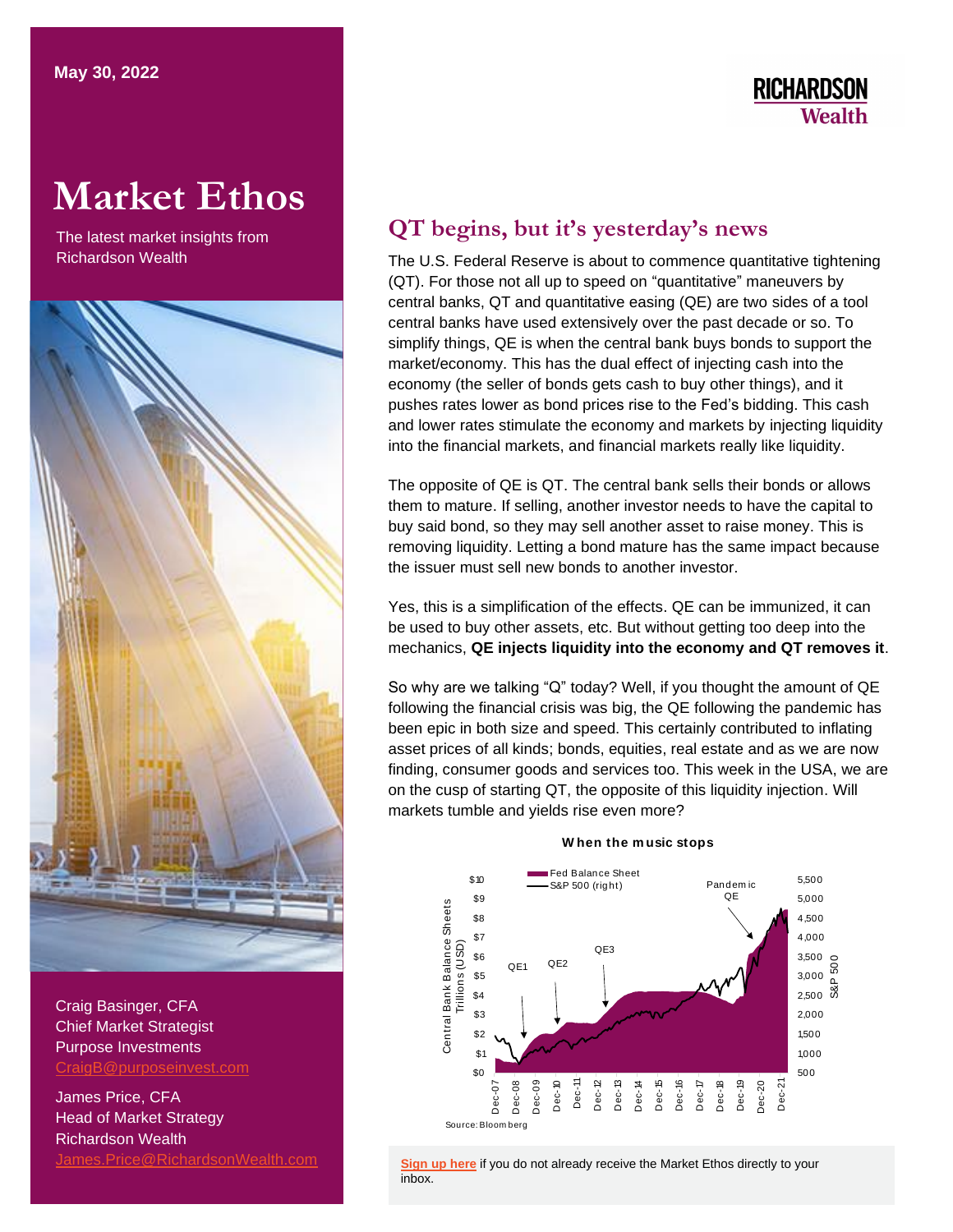If everything else were static, QT would remove liquidity from the financial system. This would cause asset prices to fall, meaning equity and bonds prices would move lower (and bond yields higher). That is perfectly logical. But the markets are not static. They actually are filled with a healthy portion of smart people trying to get ahead of the next moves. The start of QT is not news — it has been telegraphed and announced multiple times. Which means, dare we say, it's priced in?

In fact, if you look at previous rounds of QE, it was the announcement that moved markets and bond yields — often weeks or months before the actual bond purchases. And when those actual bond transactions started, the market had often priced in the pending Fed action and, in most cases, had overreacted (i.e., gone too far).

The following charts pack a lot of information. Each one has the 10-year Treasury yield and S&P 500 during various QE programs. For QE1, 2 & 3, there is a vertical line when the announcement was made, a line when the actual QE commenced, and a line when it ended.

To varying degrees, bond yields tended to react lower to the announcement and then rise when the bond buying actually started. In each case, bond yields moved higher during QE, the opposite of what one would expect. Meanwhile, the equity market loves QE, and rises during these periods. The QT chart for 2017 shows a limited reaction in yields and the market. This is encouraging.

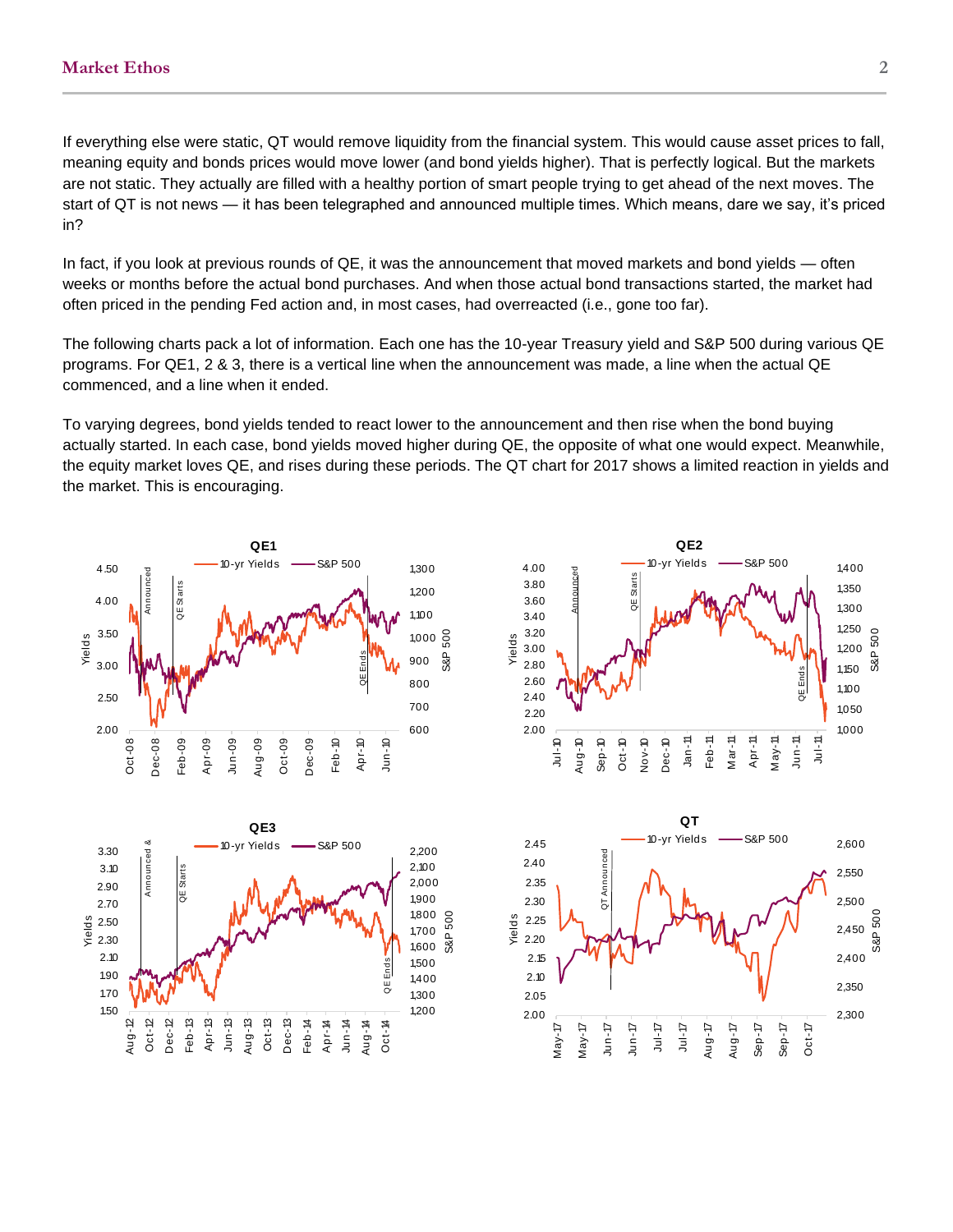The Covid QE chart is a bit more complicated. The S&P 500 clearly rose on QE and peaked around the announcement of a pending QT. Interesting. However, there was still bond buying occurring, although at a declining pace. QT is just about to get started this week. Still, it appears the announcement carried the punch and perhaps the actual quantitative tightening won't have much impact.

Is it all this simple? Of course it isn't. Are there other forces at play affecting the bond and equity markets? Absolutely there are. For all we know, inflation, war and consumer sentiment are driving equities lower and yields higher, and there has been no effect of QT. However, given past



experiences and a lot of hot takes we have read lately about the selling in equities "just getting started" because QT has not even begun, we feel that isn't the case. That doesn't mean equities won't keep selling, but if they do, we would blame one of the other forces for the declines. Say, one of the not-yet-well-publicized factors or at least those for which the magnitude is not yet understood, like earnings slowing.

### **Investment implications**

We are obviously in uncharted waters from the perspective of monetary policy and influence in the market. And while we all love to draw neat conclusions, such as QE lifts markets and QT hurts markets, there are always other factors at work. Change in economic momentum, investor risk appetite, valuations … the list is long and ever changing. Markets are lower this year for a host of reasons from inflation, war, slowing economic growth, normalization of expectations, and clearly the withdrawal of liquidity including the QT announcement.

Hard conclusions in the investment world are hard to come by. **That being said, based on historical market reactions to QE & QT, we would not be overly concerned about the onset of QT.** It was the announcement months back that was the bigger deal. And it is possible the bond and equity market may have already overreacted. We are focusing on other factors to inform our investment outlooks.